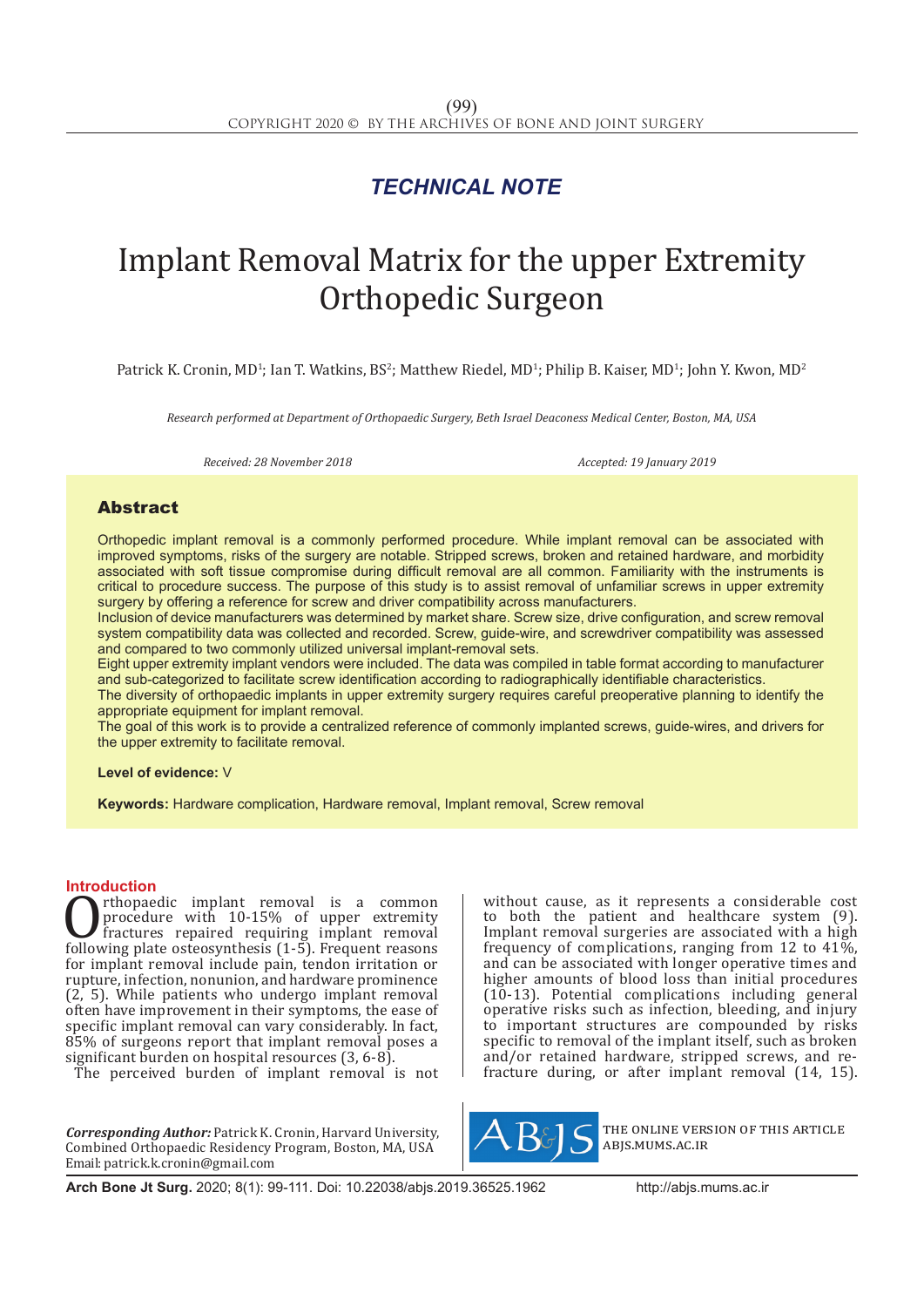THE ARCHIVES OF BONE AND JOINT SURGERY. ABJS.MUMS.AC.IR UPPER EXTREMITY IMPLANT REMOVAL MATRIX

VOLUME 8. NUMBER 1. JANUARY 2020

Pre-operative knowledge of the instruments needed to remove a given implant is critical to minimize potential risk to the patient. Ideally, the initial treating orthopaedic surgeon would also remove the implants, as is frequently the case. However, patients change providers, leave prior areas of care, or present to other institutions with peri-prosthetic fractures, infections, or other implant complications requiring urgent removal. It is therefore critical for the treating surgeon to know the compatibility of the screw removal system with the previously implanted hardware. Furthermore, despite acquisition of a detailed prior operative report, there may still be ambiguity with respect to driver size and configuration as this may not be specifically

enumerated in the operative report.<br>To assist surgeons removing To assist surgeons removing unfamiliar instrumentation, several major orthopaedic implant companies have begun compiling universal extraction sets that take advantage of implant and driver compatibility amongst companies and simplify the extraction process (16, 17). While helpful, these removal sets do not include a compatibility reference and require direct visualization of the screw head to guide driver selection. These constraints make implant removal difficult, and necessitate intraoperative determination of implant and removalset compatibility without the ability to plan instrument needs pre-operatively.

The purpose of this study is to facilitate removal of upper extremity specific orthopaedic implants by compiling a reference detailing the compatibility of screws produced by the most commonly used upper extremity orthopaedic implant companies with regard to two commonly used implant removal sets and generally available driver configurations (18).

### **Surgical technique**

This study did not require Institutional Review Board (IRB) approval given criteria met for exempt status and no involvement of human or animal subjects. Orthopaedic implant manufacturer inclusion was determined by market share based upon industrymonitoring financial firms (17). Publicly available surgical technique guides, typically in portable document format (PDF), were retrieved for each manufacturer of plate osteosynthesis implants for the phalanges, metacarpals, scaphoid, distal radius, forearm, olecranon, and humerus. Intramedullary or arthroplasty implant sets were excluded. Each technique guide was thoroughly reviewed for implant and screwdriver information and, in some cases, surgical representatives were contacted to clarify the screw size and screw drive configuration, along with known removal set compatibility options. Screw and screwdriver compatibility were assessed and compared to two commonly utilized universal screw-removal sets as determined by the two highest grossing orthopaedic implant companies, Johnson & Johnson (J&J)/Depuy/ Synthes (Raynham, MA) and Stryker (Kalamazoo, MI) (19). The data was compiled in table format with noncannulated, locking, and cannulated screw offerings for

each included company. Guide-wire size compatibility for cannulated offerings were also assessed and documented.

The top nine highest grossing upper extremity implant companies in 2017 according to market share were J&J/Depuy/Synthes with 31.5% of the market share, Zimmer/Biomet 23%, Wright Medical 10.5%, Stryker 8.4%, Smith & Nephew 4.2%, Exactech 4%, DJO 3.6%, Integra 0.8%, and Arthrex 0.2%.18 DJO medical does not produce osteosynthesis implants and accordingly was excluded from this analysis. In total, eight upper extremity implant companies with commonly implanted upper extremity screws were included in this review.

The following tables are divided into companyspecific, noncannulated, cannulated, and locking screws; they are further organized by screw diameter, screw type, guidewire diameter (if cannulated), driver type, the driver's catalog number, and the universal removal set where the required driver can be found. If the manufacturer of the implant is known, the surgeon can use Table 1 to find the relevant removal information grouped by manufacturer. If the manufacturer is unknown, the surgeon can use a calibrated radiograph to identify and measure the screws and refer to Table 2 (noncannulated, nonlocking screws), Table 3 (cannulated screws), or Table 4 (locking screws). These tables are arranged by screw diameter and contain all associated extraction information for easy reference.

With proper preoperative planning, a surgeon can use these tables to determine which of the commonly available implant removal sets contains the necessary driver for a successful implant removal. While almost all the screws described in the tables can be removed by either the Synthes and/or the Stryker implant removal kits, there are a few screws that have non-traditional drive types. If the table indicates the necessary driver is not available in either removal set, then the catalog number of the driver produced by the manufacturer is provided. These catalog numbers are provided for all screws listed in the chart to allow surgeons to opt for a single driver if that option is available at their institution.

### **Discussion**

The proliferation of orthopaedic implant designs has allowed fixation to be tailored to specific injury patterns and greater options for orthopaedic surgeons. However, this diversity of implants is also problematic when implanted hardware requires removal especially when the operating surgeon did not perform the index procedure. Complications following implant removal for upper extremity fractures can be as high as 40%.15 Selection of the appropriate driver is paramount to the success and expediency of an implant removal surgery. Indeed, it has been shown that a single slippage event can halve the maximal torque tolerated by a screw and hamper screw removal  $(20)$ .

The data reported in this study was prepared in an effort to facilitate appropriate driver selection for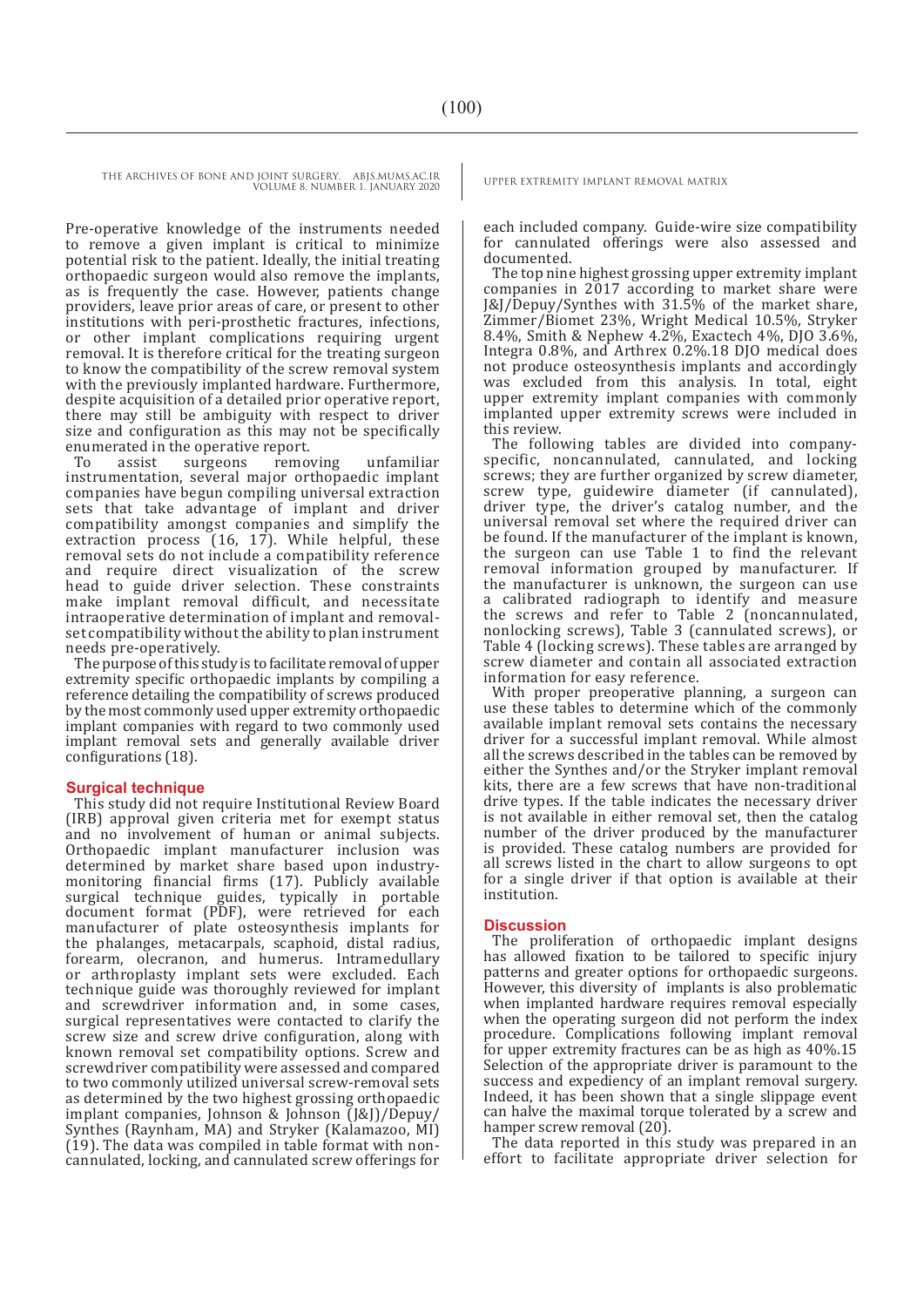| <b>Table 1. Screws Organized By Vender</b> |                                          |                     |                       |                    |  |  |  |
|--------------------------------------------|------------------------------------------|---------------------|-----------------------|--------------------|--|--|--|
|                                            |                                          | J&J/Depuy/Synthes   |                       |                    |  |  |  |
| <b>Screw Diameter</b>                      | <b>Screw Type</b>                        | Driver Type/Size    | <b>Catalog Number</b> | <b>Removal Set</b> |  |  |  |
| 1.0 <sub>mm</sub>                          | Cortex, self-tapping                     | Cruciform 1.0mm     | 314.48.96             |                    |  |  |  |
| 1.3 <sub>mm</sub>                          | Cortex, self-tapping                     | Cruciform 1.3mm     | 314.411.96            |                    |  |  |  |
| 1.5 <sub>mm</sub>                          | Cortex, locking                          |                     |                       | Synthes            |  |  |  |
|                                            | Cortex, self-tapping                     | Hexalobular T4      | 03.114.009            |                    |  |  |  |
|                                            | Locking                                  |                     |                       |                    |  |  |  |
|                                            | cortex, self-tapping                     | Cruciform 1.5/2.0mm | 314.67.96             |                    |  |  |  |
| 1.8 <sub>mm</sub>                          | <b>Buttress Pin</b>                      | Hexalobular T8      | 314.467               | Synthes/Stryker    |  |  |  |
|                                            | Cortex, self-tapping                     | Cruciform 1.5/2.0mm | 314.67.96             |                    |  |  |  |
| 2.0 <sub>mm</sub>                          | Cortex, self-tapping                     | Hexalobular T6      | 313.843               | Synthes            |  |  |  |
|                                            | Locking                                  |                     |                       |                    |  |  |  |
|                                            | Cortex, self-tapping                     | Cruciform 2.4mm     | 313.94.96             |                    |  |  |  |
|                                            | Cannulated, headless compression (1.1mm) |                     |                       |                    |  |  |  |
| 2.4 <sub>mm</sub>                          | Cortex, self-tapping                     | Hexalobular T8      | 314.467               |                    |  |  |  |
|                                            | Locking                                  |                     |                       |                    |  |  |  |
| 2.7 <sub>mm</sub>                          | Cortex, self-tapping                     |                     |                       | Synthes/Stryker    |  |  |  |
|                                            | compression                              | Hex 2.5 mm          | 314.10                |                    |  |  |  |
|                                            | Cortical NL                              |                     |                       |                    |  |  |  |
|                                            | Locking                                  | Hexalobular T8      | 314.467               |                    |  |  |  |
|                                            | Cannulated (1.1 mm)                      | Cruciform 4.0 mm    | 314.463               | Not Available      |  |  |  |
| 3.0 <sub>mm</sub>                          | Cannulated, headless compression (1.1mm) | Hexalobular T8      | 314.467               |                    |  |  |  |
|                                            | Cannulated (1.25 mm)                     | Hex 2.5 mm          | 314.290               |                    |  |  |  |
|                                            | Cortical NL                              | Hexalobular T15     | 314.116               |                    |  |  |  |
| 3.5 <sub>mm</sub>                          | Cortical NL                              | Hex 2.5 mm          | 314.030               |                    |  |  |  |
|                                            | Locking                                  |                     |                       |                    |  |  |  |
|                                            | Locking                                  | HexalobularT15      | 314.116               |                    |  |  |  |
|                                            | Cancellous                               | Hex 2.5 mm          | 314.03                | Synthes/Stryker    |  |  |  |
| $4.0$ mm                                   | Locking                                  | Hexalobular T25     | 03.019.020            |                    |  |  |  |
|                                            | Cortex, self-tapping                     | Hex 2.5 mm          | 314.290               |                    |  |  |  |
|                                            | Cannulated (1.25 mm)                     |                     |                       |                    |  |  |  |
| $6.5$ mm                                   | Cannulated (2.8 mm)                      | Hex 4.0 mm          | 314.050               |                    |  |  |  |
| $7.0 \text{ mm}$                           | Cannulated (2.0mm)                       | Hex 3.5 mm          | 314.190               |                    |  |  |  |
| $7.3 \text{ mm}$                           | Cannulated (2.8 mm)                      | Hex 4.0 mm          | 314.050               |                    |  |  |  |
| Zimmer/Biomet                              |                                          |                     |                       |                    |  |  |  |
| <b>Screw Diameter</b>                      | <b>Screw Type</b>                        | Driver Type/Size    | <b>Catalog Number</b> | <b>Removal Set</b> |  |  |  |
| $1.3 \text{ mm}$                           | Cortical NL                              | Cruciform 1.3mm     | 2312-20-208           | Synthes            |  |  |  |
|                                            | Locking                                  |                     |                       |                    |  |  |  |
| 1.5 <sub>mm</sub>                          | Cortical NL                              | Square 1.5mm        | 2312-20-209           | Not Available      |  |  |  |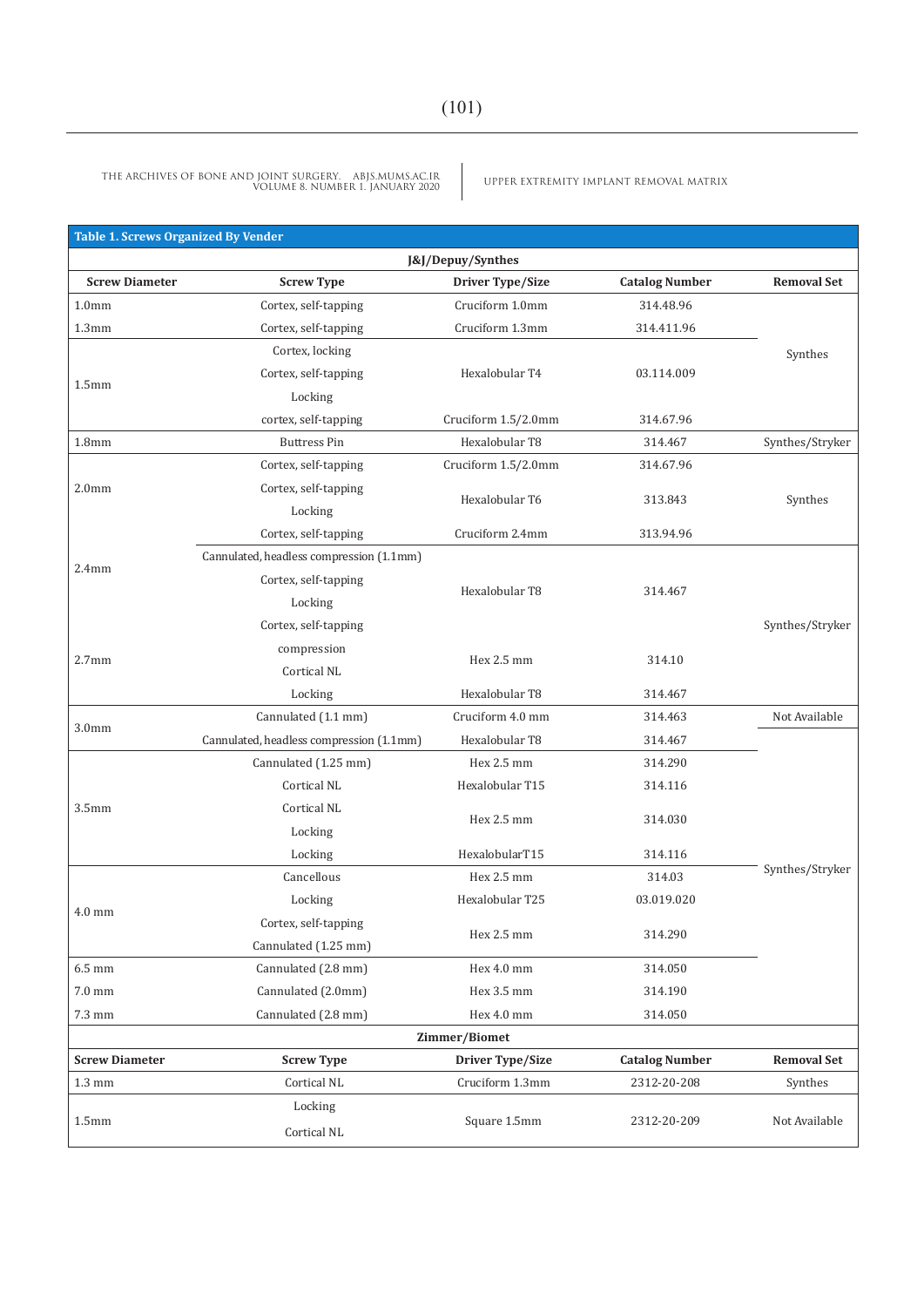| <b>Table 1. Continued</b> |                                      |                         |                       |                    |  |
|---------------------------|--------------------------------------|-------------------------|-----------------------|--------------------|--|
| $1.8 \text{ mm}$          | <b>Locking Peg</b><br>Hexalobular T8 |                         | 00-236-010-00         |                    |  |
| $2.0$ mm                  | <b>Locking Peg</b>                   | Hex 2.5 mm<br>231211001 |                       | Synthes/Stryker    |  |
| 2.2 mm                    | Locking                              | $1.7/2.2$ mm square     | 2312-00-101           | Not Available      |  |
| 2.4 mm                    | Locking                              | Hexalobular T8          | 00-236-010-00         |                    |  |
|                           | Cortical NL                          |                         |                       | Synthes/Stryker    |  |
|                           | Locking                              | Square 2.5mm            | 2312-20-205           |                    |  |
|                           | Locking                              |                         |                       |                    |  |
|                           | Cortical NL                          | Square 1.3mm            | 2312-18-012           | Not Available      |  |
|                           | Cortical NL                          |                         |                       |                    |  |
| 2.5 <sub>mm</sub>         | <b>MDTP</b>                          | Square 2.5mm            | 2312-20-205           |                    |  |
|                           | Cannulated (.9mm)                    | Hex 1.5mm               | 231201225             | Synthes            |  |
|                           | Partially threaded Peg, Locking      |                         |                       |                    |  |
|                           | Peg screw, NL                        | Hex 2.5 mm              | 231211001             | Synthes/Stryker    |  |
|                           | Cortical NL                          | $1.7/2.2$ mm square     | 2312-00-101           | Not Available      |  |
| 2.7 mm                    | Cortical NL                          |                         |                       |                    |  |
|                           | Conical                              | Hex 2.5 mm              | 00-2360-175-20        | Synthes/Stryker    |  |
|                           | Locking                              |                         |                       |                    |  |
|                           | Locking                              | $1.7/2.2$ mm square     | 2312-00-101           | Not Available      |  |
| 3.2 mm                    | <b>Locking Peg</b>                   | Hexalobular T15         | 11017562              | Synthes/Stryker    |  |
| 3.4 mm                    | cannulated (1.1 mm)                  | 2.0 mm Hex              | 231201230             |                    |  |
|                           | Locking                              | $1.7/2.2$ mm square     | 2312-00-101           | Not Available      |  |
|                           | Locking                              |                         | 00-2360-175-20        |                    |  |
|                           | Cortical NL                          | Hex 2.5 mm              | 231211001             |                    |  |
| 3.5 mm                    | Cortical NL                          |                         |                       |                    |  |
|                           | MDS                                  | Hexalobular T15         | 11017562              |                    |  |
|                           | Cortical, Locking                    |                         |                       | Synthes/Stryker    |  |
|                           | Cannulated (3.2mm)                   |                         |                       |                    |  |
| 4.0 mm                    | Cancellous                           | Hex 2.5 mm              | 231201240             |                    |  |
|                           | Locking Cancellous                   | Hexalobular T15         | 11017562              |                    |  |
|                           |                                      | <b>Stryker</b>          |                       |                    |  |
| <b>Screw Diameter</b>     | <b>Screw Type</b>                    | <b>Driver Type/Size</b> | <b>Catalog Number</b> | <b>Removal Set</b> |  |
| $1.2 \text{ mm}$          | Cortical NL                          |                         | 62-12335              |                    |  |
| $1.4 \text{ mm}$          | Cortical NL                          | Cruciform 1.2 mm        | 62-12335              | Not Available      |  |
|                           | Locking Peg                          | Hexalobular T7          | 62-27015              |                    |  |
| $2.0 \text{ mm}$          | Cannulated (0.8mm)                   | Hexalobular T6          |                       | Synthes            |  |
|                           | Locking                              | Hexalobular T7          | 62-27015              | Not Available      |  |
| 2.3 mm                    | Cortical NL                          | Cruciform 2.4mm         |                       | Synthes            |  |
|                           | Cortical NL                          | Hexalobular T7          | 62-27015              | Not Available      |  |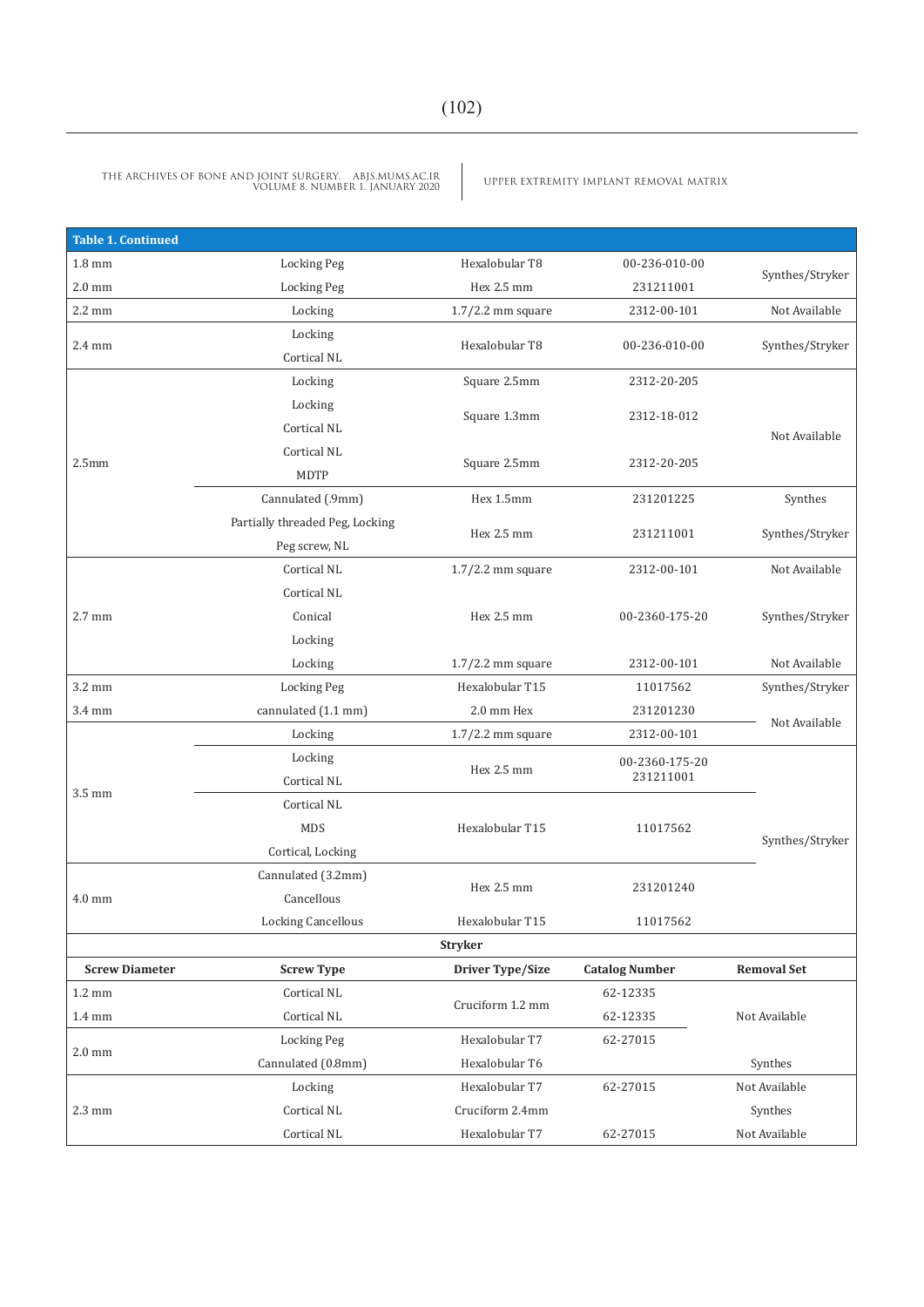| <b>Table 1. Continued</b> |                                          |                               |                       |                            |
|---------------------------|------------------------------------------|-------------------------------|-----------------------|----------------------------|
| $2.5 \text{ mm}$          | Headless compression                     | Hex 1.5 mm                    |                       |                            |
|                           | Cortical NL                              | Hexalobular T10               | 45-3015               | Synthes                    |
|                           | Locking                                  |                               |                       |                            |
|                           | Locking Peg                              | Hexalobular T7                | 62-27015              | Not Avail <sup>a</sup> ble |
| 2.7 mm                    | Cortical NL                              |                               |                       |                            |
|                           | Cortical NL                              |                               |                       |                            |
|                           | Locking                                  | Hexalobular T10               | 45-3015               | Synthes                    |
|                           | Locking                                  | Hexalobular T8                | 702759                | Synthes/Stryker            |
| $3.0 \text{ mm}$          | Cannulated (1.2mm)                       |                               |                       |                            |
|                           | Cortical NL                              | Hexalobular T10               | 45-3015               |                            |
| 3.5 mm                    | Locking                                  |                               |                       | Not Available              |
|                           | Headless compression                     | Hex 2.0 mm                    |                       |                            |
|                           | Cannulated (1.4 mm)                      | Hex 2.5 mm                    | 702382                |                            |
| $4.0 \text{ mm}$          | Locking                                  | Hexalobular T15               | 702747                |                            |
|                           | Cannulated (1.4 mm)                      | Hex 2.5 mm                    | 702382                | Synthes/Stryker            |
|                           | Headless compression                     | Hexalobular T15               | 702747                |                            |
| $5.0 \text{ mm}$          | Cannulated (2 mm)                        | Hex 3.5 mm                    | 702480                |                            |
|                           | Locking                                  | Hexalobular T20               | 702748                | Stryker                    |
| 6.5 mm                    | Cannulated (3.2 mm)                      | Hex 5.0 mm                    | 702629                | Synthes/Stryker            |
|                           |                                          | <b>Wright Medical</b>         |                       |                            |
| <b>Screw Diameter</b>     | <b>Screw Type</b>                        | Driver Type/Size              | <b>Catalog Number</b> | <b>Removal Set</b>         |
| $1.5 \text{ mm}$          | Cortical NL                              | Hexalobular T6                | 49510100              | Synthes                    |
|                           | Cortical NL                              |                               |                       |                            |
| $2.0 \text{ mm}$          | Polyaxial Locking                        | Hexalobular T7                | 49510102              |                            |
|                           | Locking                                  |                               |                       |                            |
|                           | Cannulated (0.9mm)                       | Hexalobular T8                | 49510100              | Synthes/Stryker            |
| $2.5 \text{ mm}$          | Cannulated (0.9mm)                       |                               |                       |                            |
|                           | Cannulated (0.9mm)                       | Hex 1.5mm                     |                       | Synthes                    |
|                           | Locking                                  | Hexalobular T10               | 49510055              | Not Available              |
| $2.7 \text{ mm}$          | Cortical NL                              |                               |                       |                            |
|                           | Locking                                  | Hexalobular T15               | 58861T15              | Synthes/Stryker            |
|                           | Cortical NL                              | Hex 2.5 mm                    |                       |                            |
| $3.0 \text{ mm}$          | Cannulated (1.1mm)<br>Cannulated (1.0mm) | Hexalobular T10<br>Hex 2.0 mm | 49510055<br>4112001   | Not Available              |
| 3.3 mm                    | Cortical NL                              | Hex 2.5 mm                    |                       | Synthes/Stryker            |
|                           | Locking                                  |                               |                       |                            |
|                           | Cortical NL                              |                               |                       |                            |
|                           | Cannulated (1.1mm)                       | Hexalobular T10               | 49510055              | Not Available              |
| 3.5 mm                    | <b>Locking Cancellous</b>                |                               |                       |                            |
|                           | Locking                                  |                               |                       |                            |
|                           |                                          | Hexalobular T15               | 58861T15              | Synthes/Stryker            |
|                           |                                          |                               |                       |                            |
|                           | Cortical NL<br>Cancellous                | Hexalobular T10               | 49510055              | Not Available              |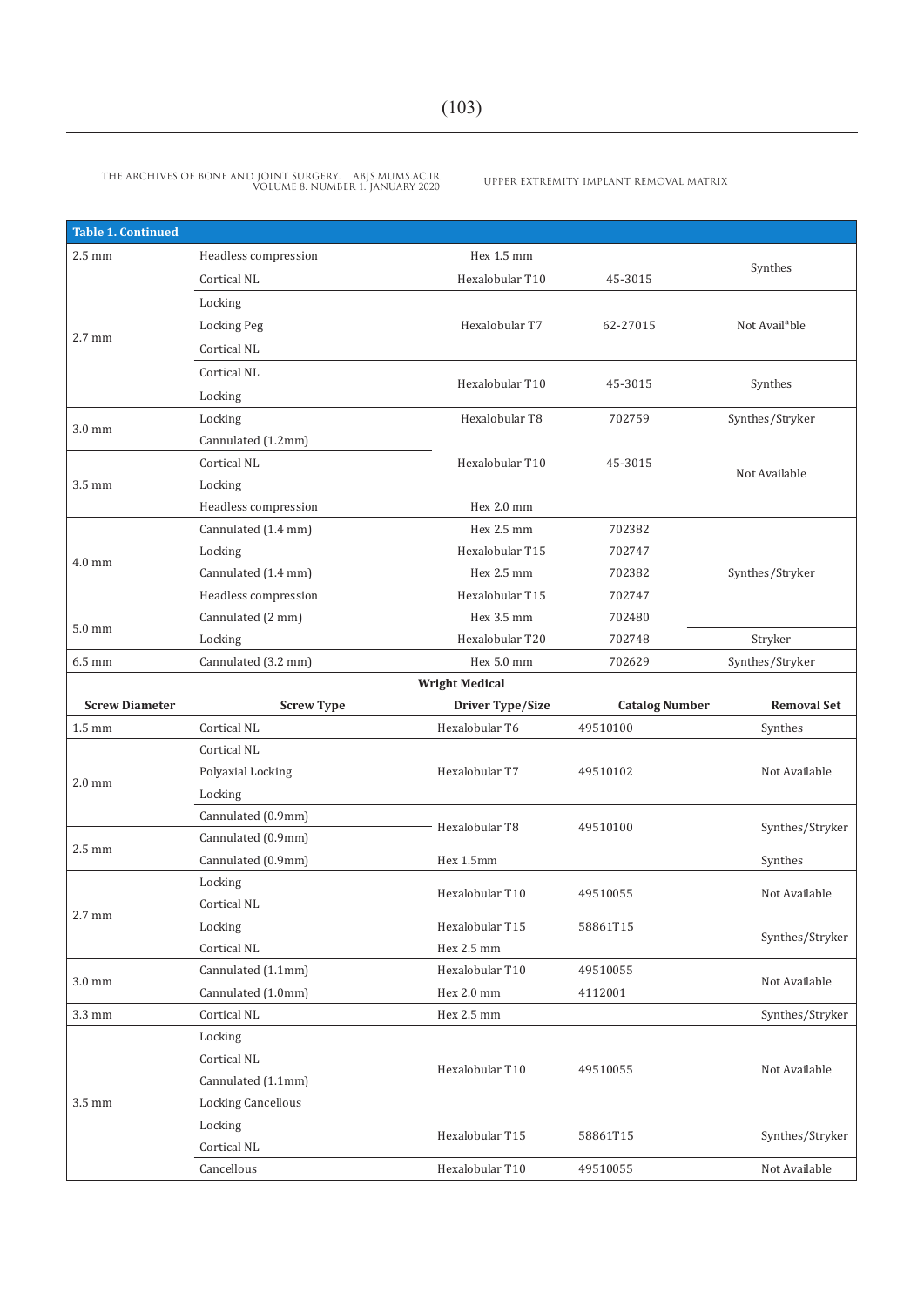| <b>Table 1. Continued</b> |                                 |                         |                       |                    |  |  |  |  |  |
|---------------------------|---------------------------------|-------------------------|-----------------------|--------------------|--|--|--|--|--|
| $4.0 \text{ mm}$          | Cannulated (1.4mm)              | Hexalobular T15         | 58861T15              | Synthes/Stryker    |  |  |  |  |  |
|                           | Cortical NL                     |                         |                       |                    |  |  |  |  |  |
| $4.3 \text{ mm}$          | Cannulated (1.6mm)              | Hex 3.0 mm              | 44112007              | Not Available      |  |  |  |  |  |
| $5.0$ mm                  | Cortical NL                     | Hexalobular T20         | MWJ123                | Stryker            |  |  |  |  |  |
|                           | <b>Smith &amp; Nephew</b>       |                         |                       |                    |  |  |  |  |  |
| <b>Screw Diameter</b>     | <b>Screw Type</b>               | Driver Type/Size        | <b>Catalog Number</b> | <b>Removal Set</b> |  |  |  |  |  |
| $1.5 \text{ mm}$          | Locking                         | Hexalobular T4          | 7446-1504             | Synthes            |  |  |  |  |  |
|                           | Cortical NL                     |                         |                       |                    |  |  |  |  |  |
| $1.8 \text{ mm}$          | Locking peg                     | Hexalobular T7          | 7117-4927             | Not Available      |  |  |  |  |  |
|                           | Locking peg                     |                         |                       |                    |  |  |  |  |  |
| $2.0 \text{ mm}$          | Locking                         | Hexalobular T6          | 7117-4921             | Synthes            |  |  |  |  |  |
|                           | Cortical NL                     |                         |                       |                    |  |  |  |  |  |
| $2.4 \text{ mm}$          | Cortical NL                     | Hexalobular T7          |                       |                    |  |  |  |  |  |
|                           | Locking                         |                         | 7117-4927             | Not Available      |  |  |  |  |  |
| $2.5 \text{ mm}$          | Cortical NL                     | Hex 1.5 mm              | 7117-0036             | Synthes            |  |  |  |  |  |
|                           | Cortical NL                     |                         |                       |                    |  |  |  |  |  |
|                           | Locking                         | Hex 2.5 mm              | 7117-3585             |                    |  |  |  |  |  |
| $2.7 \text{ mm}$          | Cortical NL                     |                         |                       |                    |  |  |  |  |  |
|                           | Locking                         | Hexalobular T8          | 7117-4933             | Synthes/Stryker    |  |  |  |  |  |
|                           | Cortical NL                     |                         |                       |                    |  |  |  |  |  |
|                           | Locking                         | Hexalobular T15         | 7117-3614             |                    |  |  |  |  |  |
| $3.0 \text{ mm}$          | Cancellous Osteopenia           | Hexalobular T7          | 7117-4927             | Not Available      |  |  |  |  |  |
|                           | Cortical NL                     | Hexalobular T20         | 7117-3592             | Stryker            |  |  |  |  |  |
|                           | Cortical NL                     | Hex 3.5mm               | 7117-3488             |                    |  |  |  |  |  |
|                           | Cortical NL                     | Hexalobular T15         | 7117-3614             | Synthes/Stryker    |  |  |  |  |  |
| $3.5 \text{ mm}$          | Locking                         | Hexalobular T20         | 7117-3592             | Stryker            |  |  |  |  |  |
|                           | Locking                         | Hex 3.5mm               | 7117-3537             |                    |  |  |  |  |  |
|                           | Locking                         | Hexalobular T15         | 7117-3614             | Synthes/Stryker    |  |  |  |  |  |
|                           | Fully threaded osteopenia screw | Hexalobular T8          | 7117-4933             |                    |  |  |  |  |  |
| $4.0 \text{ mm}$          | Cancellous                      | Hexalobular T20         | 7117-3592             | Stryker            |  |  |  |  |  |
|                           | Cannulated (1.3mm)              | Hex 2.5 mm              | 7117-3585             |                    |  |  |  |  |  |
|                           | Cortical NL                     | Hexalobular T25         | 7117-3616             |                    |  |  |  |  |  |
| 4.5 mm                    | Locking                         |                         |                       | Synthes/Stryker    |  |  |  |  |  |
|                           | Cortical NL                     |                         |                       |                    |  |  |  |  |  |
| 5.7 mm                    | Cannulated (2.0mm)              | Hex 3.5mm               | 7117-3537             |                    |  |  |  |  |  |
|                           |                                 | <b>Exactech</b>         |                       |                    |  |  |  |  |  |
| <b>Screw Diameter</b>     | <b>Screw Type</b>               | <b>Driver Type/Size</b> | <b>Catalog Number</b> | <b>Removal Set</b> |  |  |  |  |  |
| 3.8 mm                    | Compression                     | Hexalobular T10         | 341-01-38             | Not Available      |  |  |  |  |  |
| 3.8 mm                    | Locking                         |                         |                       |                    |  |  |  |  |  |
| 4.5 mm                    | Locking                         | Hex 3.5 mm              | 321-15-08             | Synthes/Stryker    |  |  |  |  |  |
| $6.5$ mm                  | Locking                         | Hexalobular T25         | 341-01-65             |                    |  |  |  |  |  |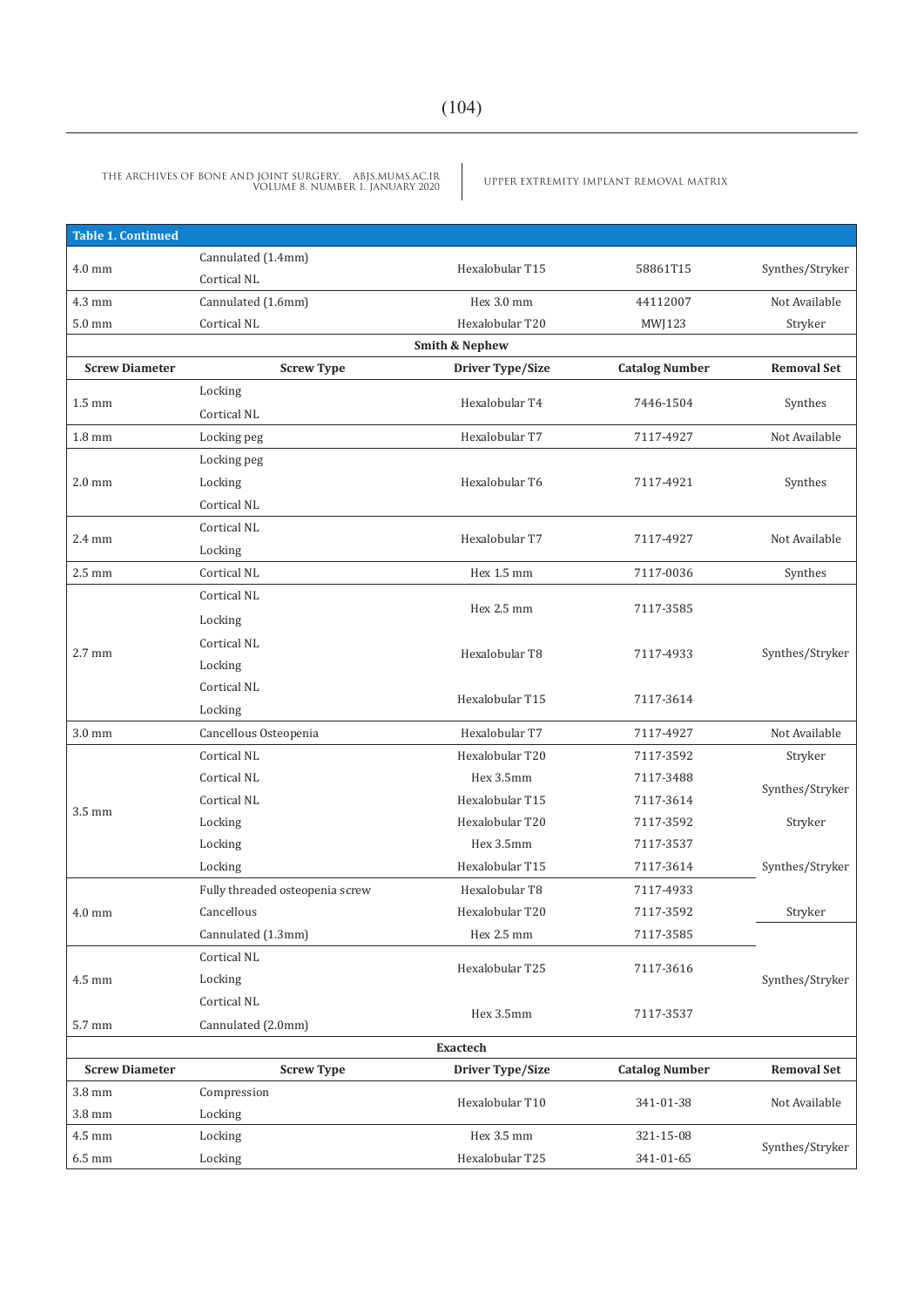| Table 1. Continued    |                                     |                                    |                       |                    |
|-----------------------|-------------------------------------|------------------------------------|-----------------------|--------------------|
|                       |                                     | Integra                            |                       |                    |
| <b>Screw Diameter</b> | <b>Screw Type</b>                   | Driver Type/Size                   | <b>Catalog Number</b> | <b>Removal Set</b> |
| $2.4 \text{ mm}$      | Cortical NL                         | Hex 2.5 mm                         | 60-0724               | Synthes/Stryker    |
|                       | Locking                             | Hexalobular T7                     | 303408                | Not Available      |
| $2.7$ mm              | Locking                             | Hexalobular T8                     | 5010010               |                    |
|                       | Cortical NL                         |                                    |                       | Synthes/Stryker    |
| $2.8$ mm              | Cortical NL                         | Hex 2.5 mm                         | 26-8700               |                    |
|                       | Locking                             | Hex 2.0 mm                         | 302310                | Not Available      |
|                       | Locking                             |                                    |                       |                    |
| 3.5 mm                | Cortical NL                         | Hexalobular T15                    | 5010009               |                    |
|                       | Cortical NL                         |                                    |                       |                    |
| 4.5 mm                | Cortical NL                         | Hex 2.5 mm                         | 26-8700               | Synthes/Stryker    |
| 4.5 mm                | Locking                             | Hexalobular T15                    | 348094                |                    |
| 5.5 mm                | Compression                         | Hexalobular T25                    |                       |                    |
|                       |                                     | <b>Arthrex</b>                     |                       |                    |
| <b>Screw Diameter</b> | <b>Screw Type</b>                   | Driver Type/Size                   | <b>Catalog Number</b> | <b>Removal Set</b> |
| $2.0$ mm              | Cannulated (0.86 mm)                |                                    |                       |                    |
|                       | Cortical NL                         |                                    |                       |                    |
| $2.4 \text{ mm}$      | Cannulated (0.86 mm)                | Hexalobular T8                     | AR-8610D-30           | Synthes/Stryker    |
|                       | Locking                             |                                    |                       |                    |
|                       | Cortex FT                           | Hex 1.5 mm                         | AR-8714D              | Synthes            |
| $2.5 \text{ mm}$      | <b>Fragment Screw</b>               | Hexalobular T8                     | AR-8610D-30           | Synthes/Stryker    |
|                       | Headless Cannulated (1.0 mm)        | Hexalobular T7                     | AR-8610D-25           |                    |
|                       | Cortex <sub>NL</sub>                |                                    |                       |                    |
| $2.7$ mm              | Locking                             |                                    |                       | Not Available      |
|                       | Cortex FT                           | Hexalobular T10                    | AR-8737-38            |                    |
| 3.0 mm                | Cannulated (1.1 mm)                 |                                    |                       |                    |
|                       | Headless Cannulated (1.0 mm)        | Hexalobular T8                     | AR-8610D-30           |                    |
|                       | Cortical NL                         |                                    |                       |                    |
|                       | Cannulated (1.2 mm)                 | Hex 2.5 mm                         | AR-14025              | Synthes/Stryker    |
| $3.5 \text{ mm}$      | Locking Hexalobular T15             | AR-8943-12                         |                       |                    |
|                       | Cortical NL                         |                                    | AR-8737-38            | Not Available      |
|                       |                                     | Hexalobular T10<br>Hexalobular T15 | AR-8943-12            |                    |
|                       | Cannulated (1.35 mm)<br>Jones Screw | Hexalobular T8                     | AR-8610D-30           |                    |
| $4.0 \text{ mm}$      | Locking                             | Hex 2.5 mm                         | AR-14025              |                    |
|                       |                                     |                                    |                       | Synthes/Stryker    |
|                       | Cannulated PT (1.6 mm)              | Hex 3.5 mm                         | AR-8967D              |                    |
| 4.5 mm                | Jones Screw                         | Hexalobular T8                     | AR-8610D-30           |                    |
|                       | Cortical NL                         |                                    |                       |                    |
|                       | Locking                             | Hexalobular T20                    | AR-13223C             | Stryker            |
| 5.5 mm                | Cortical NL                         |                                    |                       |                    |
|                       | Jones Screw                         | Hexalobular T8                     | AR-8610D-30           | Synthes/Stryker    |
| 6.7 mm                | Cannulated PT (2.4 mm)              | Hex 3.5 mm                         | AR-8967D              |                    |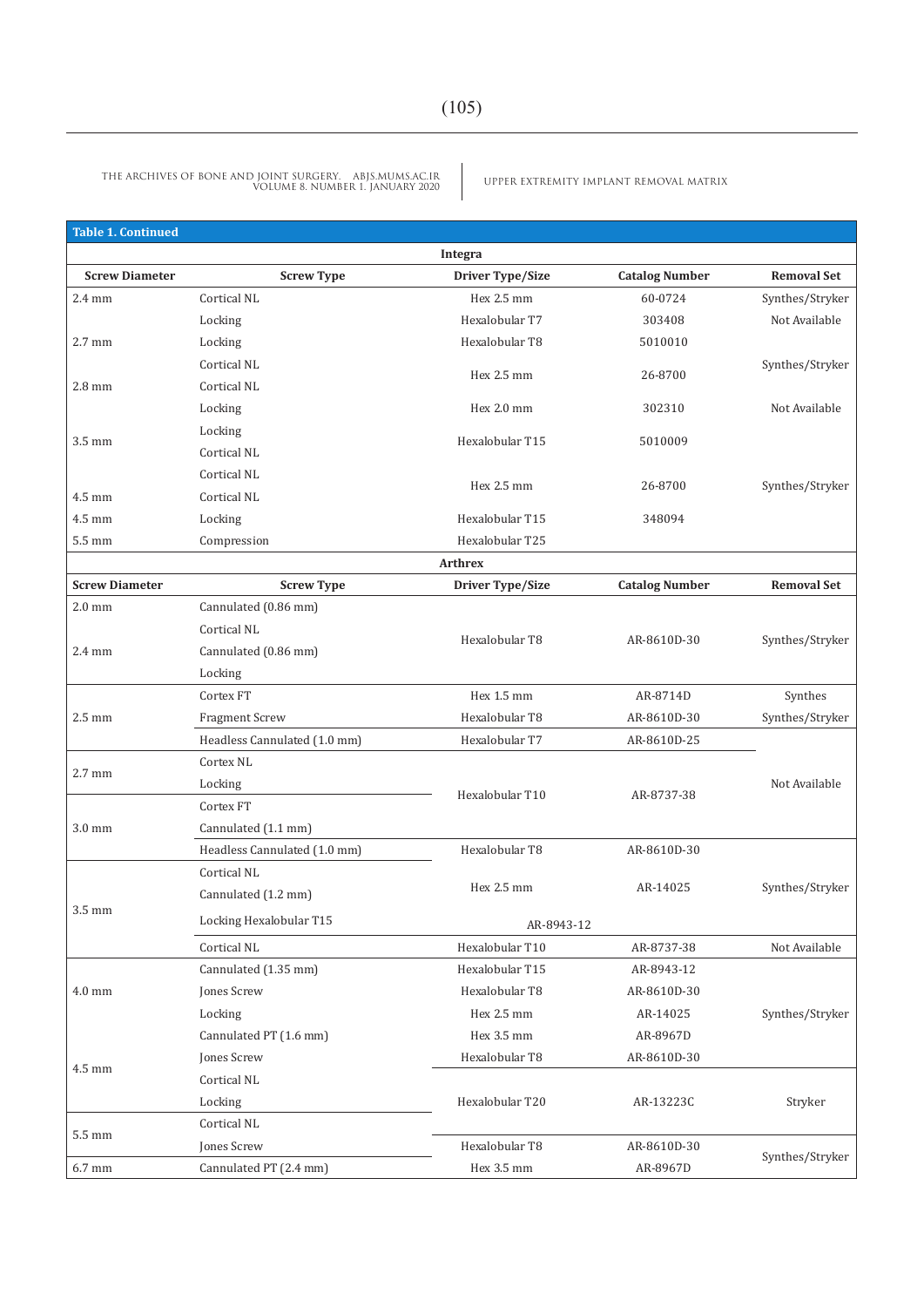| <b>Table 2. Noncannulated and Nonlocking Screws</b> |                   |                       |                     |                            |                                |  |  |
|-----------------------------------------------------|-------------------|-----------------------|---------------------|----------------------------|--------------------------------|--|--|
| <b>Screw Diameter</b>                               | Manufacturer      | <b>Screw Type</b>     | Driver Type/Size    | <b>Manufacturer Driver</b> | <b>Recommended Removal Set</b> |  |  |
| 1.0 <sub>mm</sub>                                   | J&J/Depuy/Synthes | Cortex, self-tapping  | Cruciform 1.0mm     | 314.48.96                  | Synthes                        |  |  |
| $1.2 \text{ mm}$                                    | Stryker           | Cortical NL           | Cruciform 1.2 mm    | 62-12335                   | Not Available                  |  |  |
| $1.3 \text{ mm}$                                    | Zimmer/Biomet     | Cortical NL           | Cruciform 1.3mm     | 2312-20-208                | Synthes                        |  |  |
|                                                     | [&]/Depuy/Synthes | Cortex, self-tapping  |                     | 314.411.96                 |                                |  |  |
| $1.4 \text{ mm}$                                    | Stryker           | Cortical NL           | Cruciform 1.2 mm    | 62-12335                   | Not Available                  |  |  |
|                                                     | J&J/Depuy/Synthes | Cortex, locking       | Hexalobular T4      | 03.114.009                 |                                |  |  |
|                                                     | J&J/Depuy/Synthes | Cortex, self-tapping  |                     | 03.114.009                 | Synthes                        |  |  |
| 1.5 <sub>mm</sub>                                   | [&]/Depuy/Synthes | cortex, self-tapping  | Cruciform 1.5/2.0mm | 314.67.96                  |                                |  |  |
|                                                     | Smith & Nephew    | Cortical NL           | Hexalobular T4      | 7446-1504                  |                                |  |  |
|                                                     | Zimmer/Biomet     | Cortical NL           | Square 1.5mm        | 2312-20-209                | Not Available                  |  |  |
|                                                     | Wright Medical    | Cortical NL           | Hexalobular T6      | 49510100                   | Synthes                        |  |  |
| $1.8 \text{ mm}$                                    | J&J/Depuy/Synthes | <b>Buttress Pin</b>   | Hexalobular T8      | 314.467                    | Synthes/Stryker                |  |  |
| 1.9 <sub>mm</sub>                                   | Smith & Nephew    | Cortex NL             | Cruciform 1.7mm     | 62-17335                   | Not Available                  |  |  |
|                                                     | J&J/Depuy/Synthes | Cortex, self-tapping  | Cruciform 1.5/2.0mm | 314.67.96                  |                                |  |  |
| 2.0 <sub>mm</sub>                                   | Smith & Nephew    | Cortex NL             | Hexalobular T6      | 7117-4921                  | Synthes                        |  |  |
|                                                     | J&J/Depuy/Synthes | Cortex, self-tapping  |                     | 313.843                    |                                |  |  |
|                                                     | Wright Medical    | Cortical NL           | Hexalobular T7      | 49510102                   | Not Available                  |  |  |
| $2.3 \text{ mm}$                                    | Stryker           | Cortical NL           | Cruciform 2.4mm     |                            | Synthes                        |  |  |
|                                                     | Stryker           | Cortical NL           | Hexalobular T7      | 62-27015                   | Not Available                  |  |  |
|                                                     | J&J/Depuy/Synthes | Cortex, self-tapping  | Cruciform 2.4mm     | 313.94.96                  | Synthes                        |  |  |
|                                                     | J&J/Depuy/Synthes | Cortex, self-tapping  | Hexalobular T8      | 314.467                    | Synthes/Stryker                |  |  |
| 2.4 <sub>mm</sub>                                   | Integra           | Cortical NL           | Hex 2.5 mm          | 60-0724                    |                                |  |  |
|                                                     | Smith & Nephew    | Cortical NL           | Hexalobular T7      | 7117-4927                  | Not Available                  |  |  |
|                                                     | Arthrex           | Cortical NL           | Hexalobular T8      | AR-8610d-30                | Synthes/Stryker                |  |  |
|                                                     | Zimmer/Biomet     | Cortical NL           | Square 1.3mm        | 2312-18-012                | Not Available                  |  |  |
| $2.5 \text{ mm}$                                    | Zimmer/Biomet     | Cortical NL           | Square 2.5mm        | 2312-20-205                |                                |  |  |
|                                                     | Arthrex           | Cortical NL           | Hex 1.5 mm          | AR-8714D                   | Synthes                        |  |  |
|                                                     | Stryker           | Cortical NL           | Cruciform 2.4 mm    | 62-23335                   |                                |  |  |
|                                                     | J&J/Depuy/Synthes | Cortex, self-tapping  | Hexalobular T8      | 314.467                    |                                |  |  |
|                                                     | J&J/Depuy/Synthes | compression           | Hex 2.5 mm          | 314.10                     | Synthes/Stryker                |  |  |
|                                                     | J&J/Depuy/Synthes | Cortical NL           |                     |                            |                                |  |  |
|                                                     | Stryker           | Cortical NL           | Hexalobular T10     | 45-3015                    | Not Available                  |  |  |
|                                                     | Stryker           | Cortical NL           | Hexalobular T7      | 62-27015                   |                                |  |  |
|                                                     | Smith & Nephew    | Cortical NL           | Hex 2.5 mm          | 7117-3585                  |                                |  |  |
|                                                     | Smith & Nephew    | Cortical NL           | Hexalobular T8      | 7117-4933                  | Synthes/Stryker                |  |  |
| 2.7 <sub>mm</sub>                                   | Smith & Nephew    | Cortical NL           | Hexalobular T15     | 7117-3614                  |                                |  |  |
|                                                     | Zimmer/Biomet     | Cortical NL           | $1.7/2.2$ mm square | 2312-00-101                | Not Available                  |  |  |
|                                                     | Zimmer/Biomet     | Cortical NL           | Hex 2.5 mm          | 00-2360-175-20             | Synthes/Stryker                |  |  |
|                                                     | Zimmer/Biomet     | Conical               |                     |                            |                                |  |  |
|                                                     | Wright Medical    | Cortical NL           | Hexalobular T10     | 49510055                   | Not Available                  |  |  |
|                                                     | Wright Medical    | Cortical NL           | Hex 2.5 mm          |                            | Synthes/Stryker                |  |  |
|                                                     | Integra           | Cortical NL           |                     | 26-8700                    |                                |  |  |
|                                                     | Arthrex           | Cortical NL           | Hexalobular T10     | AR-8737-38                 |                                |  |  |
| $3.0 \text{ mm}$                                    | Arthrex           | Cortical NL           |                     |                            | Not Available                  |  |  |
|                                                     | Smith & Nephew    | Cancellous Osteopenia | Hexalobular T7      | 7117-4927                  |                                |  |  |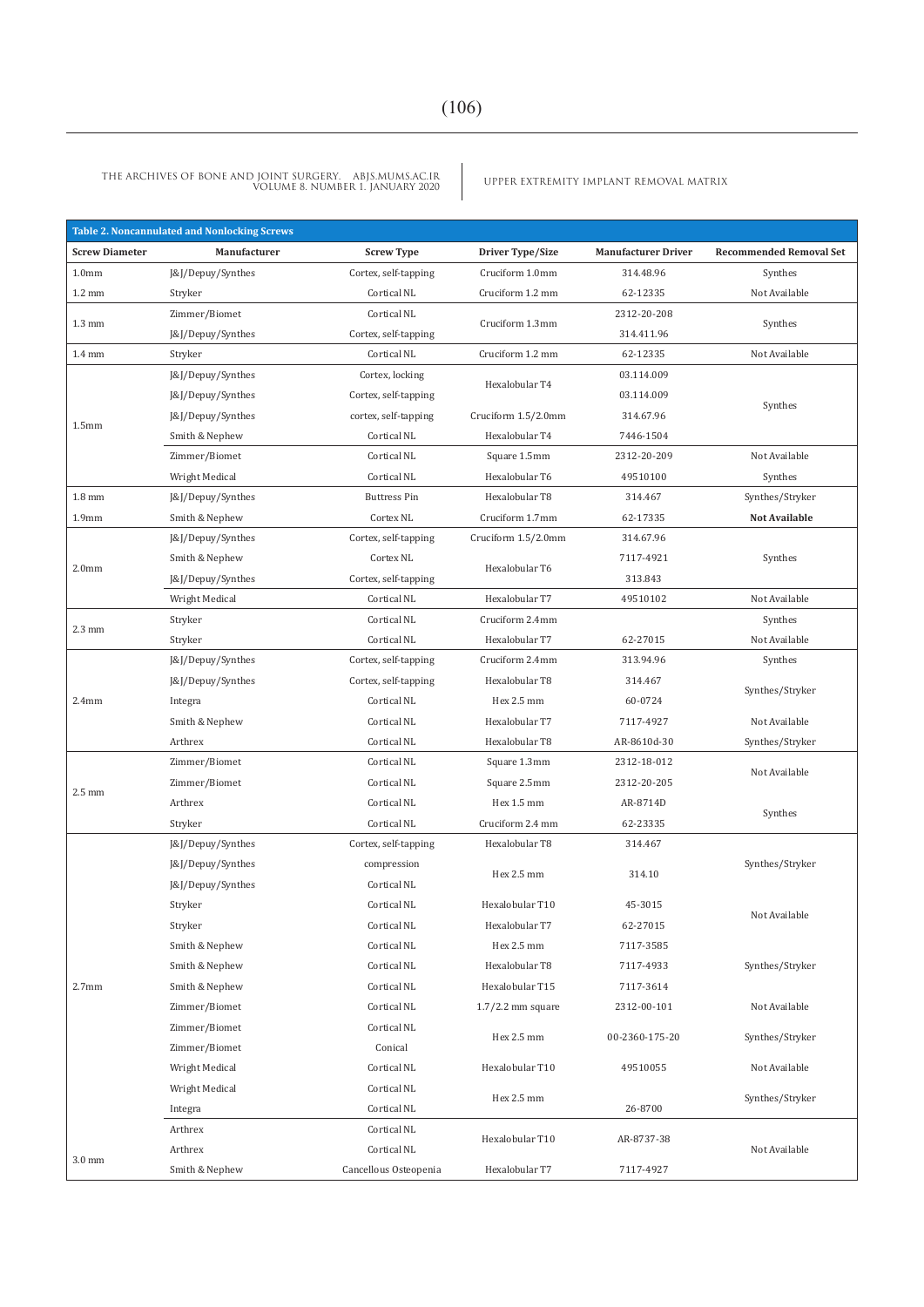| <b>Table 2. Continued</b> |                   |                                    |                 |                |                 |
|---------------------------|-------------------|------------------------------------|-----------------|----------------|-----------------|
| $3.3 \text{ mm}$          | Wright Medical    | cortical NL                        | Hex 2.5 mm      |                |                 |
|                           | J&J/Depuy/Synthes | Cortical NL                        | Hexalobular T15 | 314.116        | Synthes/Stryker |
|                           | J&J/Depuy/Synthes | Cortical NL                        | Hex 2.5 mm      | 314.030        |                 |
|                           | Stryker           | Cortical NL                        | Hexalobular T10 | 45-3015        | Not Available   |
|                           | Zimmer/Biomet     | Cortical NL                        | Hex 2.5 mm      | 231211001      | Synthes/Stryker |
|                           | Zimmer/Biomet     | Cortical NL                        | Hexalobular T15 | 11017562       |                 |
|                           | Smith & Nephew    | Cortical NL                        | Hexalobular T20 | 7117-3592      | Stryker         |
|                           | Smith & Nephew    | Cortical NL                        | Hex 3.5mm       | 7117-3488      |                 |
| 3.5 <sub>mm</sub>         | Smith & Nephew    | Cortical NL                        | Hexalobular T15 | 7117-3614      | Synthes/Stryker |
|                           | Wright Medical    | Cortical NL                        | Hexalobular T10 | 49510055       | Not Available   |
|                           | Wright Medical    | Cortical NL                        | Hexalobular T15 | 58861T15       | Synthes/Stryker |
|                           | Wright Medical    | Cancellous                         | Hexalobular T10 | 49510055       | Not Available   |
|                           | Integra           | Cortical NL                        | Hexalobular T15 | 5010009        | Synthes/Stryker |
|                           | Integra           | Cortical NL                        | Hex 2.5 mm      | 26-8700        |                 |
|                           | Arthrex           | Cortical NL                        | Hexalobular T10 | AR-8737-38     | Not Available   |
|                           | Arthrex           | Cortical NL                        |                 | AR-14025       |                 |
|                           | [&]/Depuy/Synthes | Cancellous                         | Hex 2.5 mm      |                |                 |
|                           | J&J/Depuy/Synthes | Cortex, self-tapping               |                 | 314.03         | Synthes/Stryker |
|                           | Zimmer/Biomet     | Cancellous                         |                 | 00-2360-175-20 |                 |
| $4.0$ mm                  | Smith & Nephew    | Fully threaded<br>osteopenia screw | Hexalobular T8  | 7117-4933      |                 |
|                           | Smith & Nephew    | Cancellous                         | Hexalobular T20 | 7117-3592      | Stryker         |
|                           | Wright Medical    | Cortical NL                        | Hexalobular T15 | 58861T15       |                 |
|                           | Smith & Nephew    | Cortical NL                        | Hexalobular T25 | 7117-3616      | Synthes/Stryker |
| 4.5 mm                    | Smith & Nephew    | Cortical NL                        | Hex 3.5mm       | 7117-3537      |                 |
|                           | Arthrex           | Cortical NL                        | Hexalobular T20 | AR-13223C      | Stryker         |
|                           | Integra           | Cortical NL                        | Hex 2.5 mm      | 26-8700        | Synthes/Stryker |
| $5.0$ mm                  | Wright Medical    | Cortical NL                        | Hexalobular T20 | MWJ123         | Stryker         |
|                           | Integra           | Compression                        | Hexalobular T25 |                | Synthes/Stryker |
| 5.5 mm                    | Arthrex           | Cortical NL                        | Hexalobular T20 | AR-13223C      | Stryker         |

| <b>Table 3. Cannulated Screws</b> |                     |                      |                   |                         |                            |                    |  |  |
|-----------------------------------|---------------------|----------------------|-------------------|-------------------------|----------------------------|--------------------|--|--|
| <b>Screw Diameter</b>             | <b>Manufacturer</b> | <b>Screw Type</b>    | Guidewire         | <b>Driver Type/Size</b> | <b>Manufacturer Driver</b> | <b>Removal Set</b> |  |  |
| $2.0 \text{ mm}$                  | Arthrex             | Cannulated           | $0.86$ mm         | Hexalobular T8          | AR-8610D-30                | Synthes/Stryker    |  |  |
|                                   | Stryker             | Compression          | $0.8$ mm          | Hexalobular T6          |                            | Synthes            |  |  |
|                                   | Wright Medical      | Compression          | $0.9$ mm          |                         | 49510100                   |                    |  |  |
|                                   | DePuySynthes        | Compression          | 1.1 <sub>mm</sub> | Hexalobular T8          | 314.467                    | Synthes/Stryker    |  |  |
| $2.4 \text{ mm}$                  | Arthrex             | Cannulated           | $0.86$ mm         |                         | AR-8610D-30                |                    |  |  |
|                                   | Zimmer Biomet       | Compression          | $0.9$ mm          | Hex $1.5 \text{ mm}$    | 231201225                  | Synthes            |  |  |
|                                   | Wright Medical      | Compression          | $0.9$ mm          | Hexalobular T8          | 49510100                   | Synthes/Stryker    |  |  |
| $2.5 \text{ mm}$                  | Wright Medical      | Compression          | $0.9$ mm          | Hex $1.5 \text{ mm}$    |                            | Synthes            |  |  |
|                                   | Arthrex             | Headless compression | $1.0 \text{ mm}$  | Hexalobular T7          | AR-8610D-25                | Not Available      |  |  |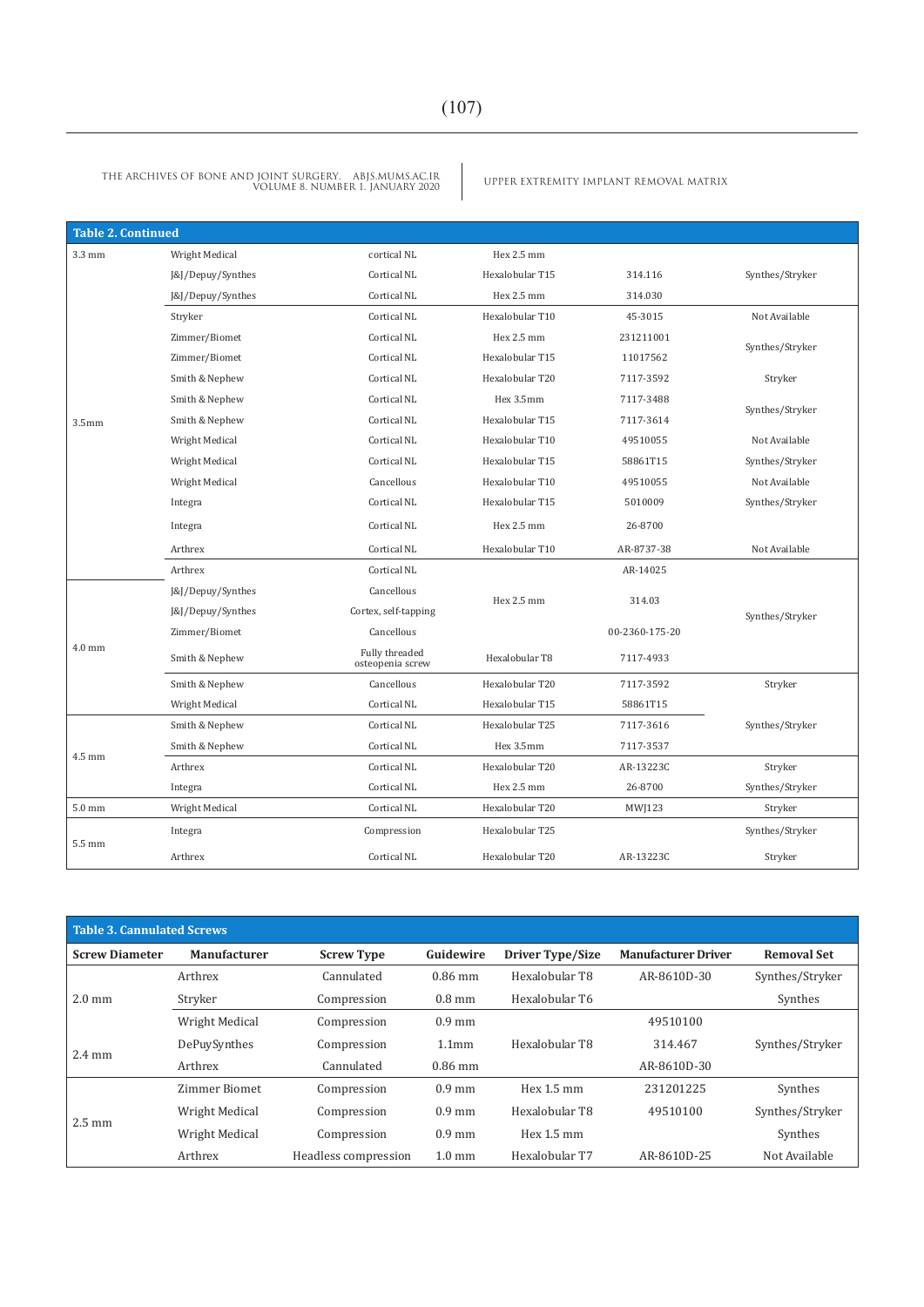| <b>Table 3. Continued</b> |                      |                      |                  |                  |             |                 |
|---------------------------|----------------------|----------------------|------------------|------------------|-------------|-----------------|
|                           | DePuySynthes         | Compression          | $1.1 \text{ mm}$ | Hexalobular T8   | 314.467     | Synthes/Stryker |
|                           | DePuySynthes         | Cannulated           | $1.1 \text{ mm}$ | Cruciform 4.0 mm | 314.463     |                 |
| $3.0$ mm                  | Wright Medical       | Compression          | $1.1 \text{ mm}$ | Hexalobular T10  |             | Not Available   |
|                           | Wright Medical       | Compression          | $1.0 \text{ mm}$ | Hex 2.0 mm       | 4112001     |                 |
|                           | Arthrex              | Cannulated           | $1.1 \text{ mm}$ | Hexalobular T10  | AR-8737-38  |                 |
|                           | Arthrex              | Headless compression | $1.0 \text{ mm}$ | Hexalobular T8   | AR-8610D-30 | Synthes/Stryker |
| 3.4 mm                    | <b>Zimmer Biomet</b> | Compression          | $1.1 \text{ mm}$ | Hex 2.0 mm       | 231201230   | Not Available   |
|                           | Arthrex              | Cannulated           | $1.2 \text{ mm}$ | Hex 2.5 mm       | AR-14025    | Synthes/Stryker |
| $3.5 \text{ mm}$          | DePuySynthes         | Cannulated           | 1.25 mm          |                  | 314.290     |                 |
|                           | Wright Medical       | Compression          | $1.1 \text{ mm}$ | Hexalobular T10  |             | Not Available   |
|                           | DePuySynthes         | Cannulated           | $1.25$ mm        | Hex 2.5 mm       | 314.290     |                 |
|                           | Arthrex              | Cannulated           | $1.6 \text{ mm}$ | Hex 3.5 mm       | AR-8967D    |                 |
|                           | Wright Medical       | Compression          | $1.4 \text{ mm}$ | Hexalobular T15  |             |                 |
| $4.0$ mm                  | <b>Zimmer Biomet</b> | Compression          | $3.2 \text{ mm}$ |                  | 231201240   | Synthes/Stryker |
|                           | Stryker              | Compression          | $1.4 \text{ mm}$ | Hex 2.5 mm       | 702382      |                 |
|                           | Stryker              | Cannulated           | $1.4 \text{ mm}$ |                  |             |                 |
|                           | Smith and Nephew     | Compression          | $1.3 \text{ mm}$ |                  | 7117-3585   |                 |
| $4.3$ mm                  | Wright Medical       | Cannulated           | $1.6 \text{ mm}$ | Hex $3.0$ mm     | 44112007    | Not Available   |
| 5.7 mm                    | Smith and Nephew     | Compression          | $2.0 \text{ mm}$ | Hex 3.5mm        | 7117-3537   | Synthes/Stryker |
| $6.5$ mm                  | Stryker              | Cannulated           | $3.2 \text{ mm}$ | Hex 5.0 mm       | 702629      | Stryker         |
|                           | DePuySynthes         | Cannulated           | $2.8 \text{ mm}$ | Hex $4.0$ mm     | 314.050     |                 |
| $6.7$ mm                  | Arthrex              | Cannulated           | $2.4 \text{ mm}$ | Hex 3.5 mm       | AR-8967D    |                 |
| $7.0 \text{ mm}$          | DePuySynthes         | Cannulated           | $2.0$ mm         | Hex 3.5 mm       | 314.190     | Synthes/Stryker |
| 7.3 mm                    | DePuySynthes         | Cannulated           | $2.8$ mm         | Hex 4.0 mm       | 314.050     |                 |

| <b>Table 4. Locking Screws</b> |                     |                        |                         |                            |                    |  |  |
|--------------------------------|---------------------|------------------------|-------------------------|----------------------------|--------------------|--|--|
| <b>Screw Diameter</b>          | <b>Manufacturer</b> | <b>Specialty Screw</b> | <b>Driver Type/Size</b> | <b>Manufacturer Driver</b> | <b>Removal Set</b> |  |  |
|                                | DePuySynthes        | Locking                | Hexalobular T4          | 03.114.009                 | Synthes            |  |  |
| $1.5 \text{ mm}$               | Zimmer/Biomet       | Locking                | Square 1.5mm            | 2312-20-209                | Not Available      |  |  |
|                                | Smith&Nephew        | Locking                | Hexalobular T4          | 7446-1504                  | Synthes            |  |  |
| $1.8 \text{ mm}$               | Zimmer/Biomet       | Locking Peg            | Hexalobular T8          | 00-236-010-00              | Synthes/Stryker    |  |  |
|                                | Smith&Nephew        | Locking peg            | Hexalobular T7          | 7117-4927                  | Not Available      |  |  |
|                                | DePuySynthes        | locking                | Hexalobular T6          | 313.843                    | Synthes            |  |  |
|                                | Zimmer/Biomet       | Locking Peg            | Hex 2.5 mm              | 231211001                  | Synthes/Stryker    |  |  |
| $2.0 \text{ mm}$               | Stryker             | Locking Peg            | Hexalobular T7          | 62-27015                   | Not Available      |  |  |
|                                | Smith&Nephew        | Locking peg            | Hexalobular T6          | 7117-4921                  | Synthes            |  |  |
|                                | Wright Medical      | Polyaxial locking      |                         | 49510102                   |                    |  |  |
|                                | Wright Medical      | Locking                | Hexalobular T7          |                            | Not Available      |  |  |
|                                | Stryker             | Locking                |                         | 62-27015                   |                    |  |  |
| $2.3 \text{ mm}$               | Stryker             | Locking                | Cruciform 2.4mm         | 62-23335                   | Synthes            |  |  |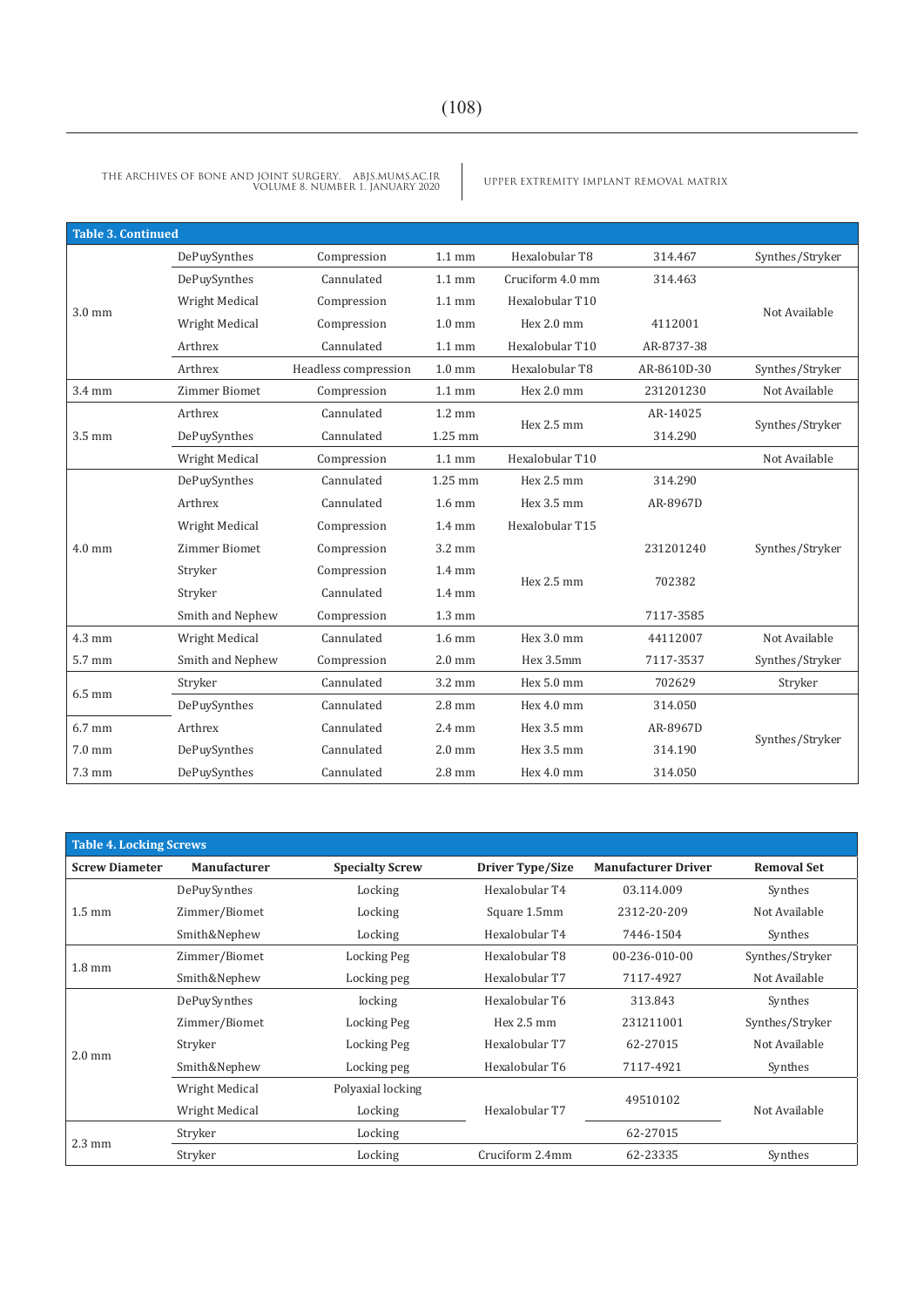| <b>Table 4. Continued</b> |                       |                                 |                     |                |                 |
|---------------------------|-----------------------|---------------------------------|---------------------|----------------|-----------------|
|                           | DePuySynthes          | Locking                         |                     | 314.467        |                 |
|                           | Zimmer/Biomet         | Locking                         | Hexalobular T8      | 00-236-010-00  | Synthes/Stryker |
| $2.4 \text{ mm}$          | Smith&Nephew          | Locking                         | Hexalobular T7      | 7117-4927      | Not Available   |
|                           | Arthrex               | locking                         | Hexalobular T8      | AR-8610D-30    | Synthes/Stryker |
|                           | Zimmer/Biomet         | Locking                         | Square 2.5mm        | 2312-20-205    |                 |
|                           | Zimmer/Biomet         | Locking                         | Square 1.3mm        | 2312-18-012    | Not Available   |
| $2.5 \text{ mm}$          | Zimmer/Biomet         | <b>MDTP</b>                     | Square 2.5mm        | 2312-20-205    |                 |
|                           | Zimmer/Biomet         | Partially threaded Peg, Locking | Hex 2.5 mm          | 231211001      |                 |
|                           | DePuySynthes          | Locking                         | Hexalobular T8      | 314.467        | Synthes/Stryker |
|                           | Zimmer/Biomet         | Locking                         | Hex 2.5 mm          | 00-2360-175-20 |                 |
|                           | Zimmer/Biomet         | Locking                         | $1.7/2.2$ mm square | 2312-00-101    |                 |
|                           | Stryker               | Locking                         |                     |                |                 |
|                           | Stryker               | <b>Locking Peg</b>              | Hexalobular T7      | 62-27015       | Not Available   |
|                           | Stryker               | Locking                         | Hexalobular T10     | 45-3015        |                 |
|                           | Smith&Nephew          | Locking                         | Hex 2.5 mm          | 7117-3585      |                 |
| $2.7 \text{ mm}$          | Smith&Nephew          | Locking                         | Hexalobular T8      | 7117-4933      | Synthes/Stryker |
|                           | Smith&Nephew          | Locking                         | Hexalobular T15     | 7117-3614      |                 |
|                           | <b>Wright Medical</b> | Locking                         | Hexalobular T10     | 49510055       | Not Available   |
|                           | Wright Medical        | Locking                         | Hexalobular T15     | 58861T15       | Synthes/Stryker |
|                           | Integra               | Locking                         | Hexalobular T7      | 303408         | Not Available   |
|                           | Integra               | Locking                         | Hexalobular T8      | 5010010        | Synthes/Stryker |
|                           | Arthrex               | Locking                         | Hexalobular T10     | AR-8737-38     | Not Available   |
| 3.0 mm                    | Stryker               | Locking                         | Hexalobular T8      | 702759         |                 |
| 3.2 mm                    | Zimmer/Biomet         | <b>Locking Peg</b>              | Hexalobular T15     | 11017562       | Synthes/Stryker |
|                           | DePuySynthes          | Locking                         | Hex 2.5 mm          | 314.030        |                 |
|                           | DePuySynthes          | Locking                         | Hexalobular T15     | 314.116        |                 |
|                           | Zimmer/Biomet         | Locking                         | $1.7/2.2$ mm square | 2312-00-101    | Not Available   |
|                           | Zimmer/Biomet         | Locking                         | Hex 2.5 mm          | 00-2360-175-20 | Synthes/Stryker |
|                           | Zimmer/Biomet         | Cortical, Locking               | Hexalobular T15     | 2142-15-070    |                 |
|                           | Stryker               | Locking                         | Hexalobular T10     | 45-3015        | Not Available   |
|                           | Smith&Nephew          | Locking                         | Hexalobular T20     | 7117-3592      | Stryker         |
| 3.5 mm                    | Smith&Nephew          | Locking                         | Hex 3.5 mm          | 7117-3537      | Synthes/Stryker |
|                           | Smith&Nephew          | Locking                         | Hexalobular T15     | 7117-3614      |                 |
|                           | Wright Medical        | Locking                         | Hexalobular T10     | 49510055       | Not Available   |
|                           | Wright Medical        | Locking                         | Hexalobular T15     | 58861T15       | Synthes/Stryker |
|                           | Integra               | Locking                         | Hex 2.0 mm          | 302310         | Not Available   |
|                           | Integra               | Locking                         | Hexalobular T15     | 5010009        |                 |
|                           | Arthrex               | Locking                         | Hex 2.5 mm          | AR-14025       | Synthes/Stryker |
|                           | Arthrex               | Locking                         | Hexalobular T15     | AR-8943-12     |                 |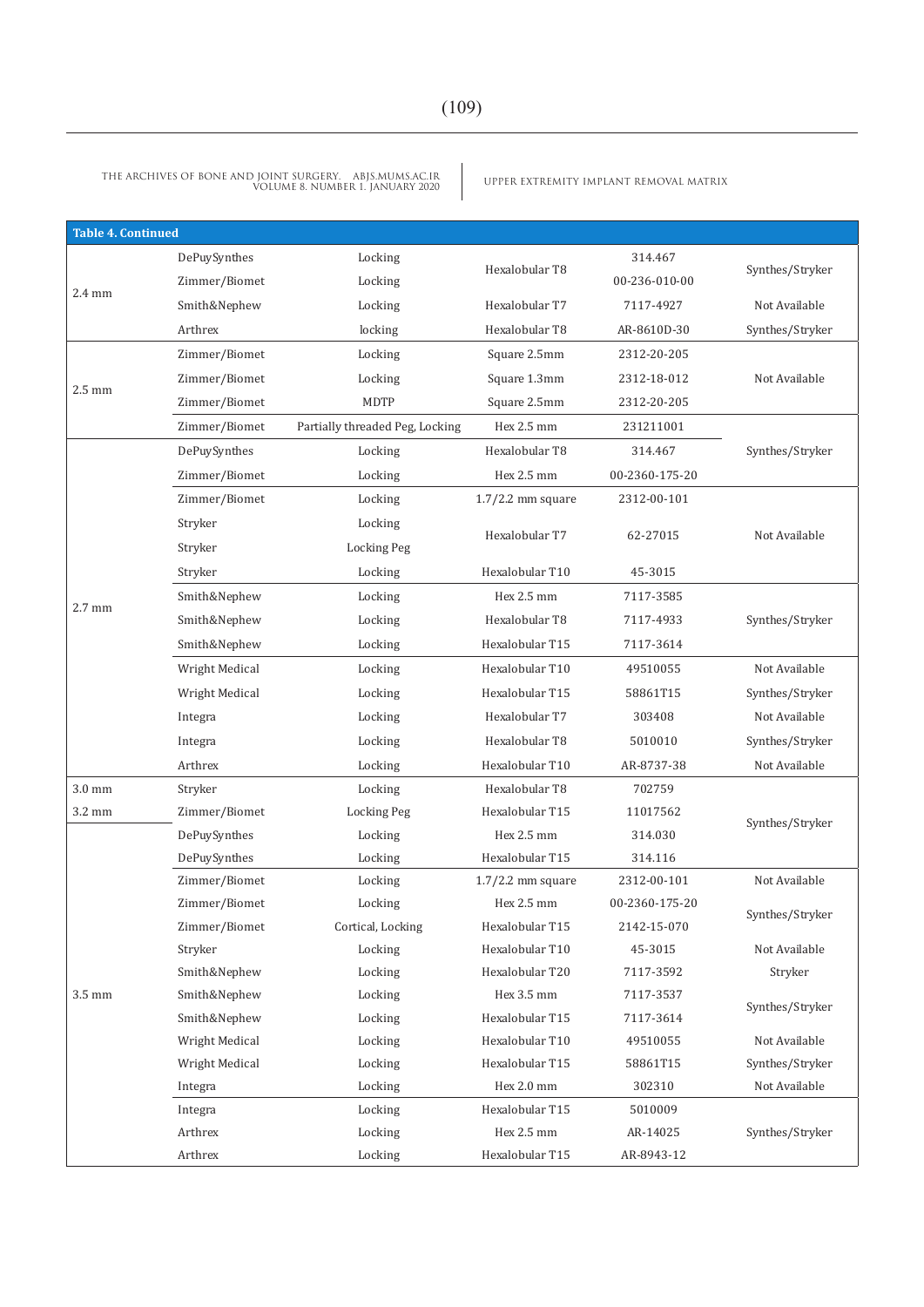| Table 4. Continued |               |                           |                 |            |                 |
|--------------------|---------------|---------------------------|-----------------|------------|-----------------|
| $3.8 \text{ mm}$   | Exactech      | Locking                   | Hexalobular T10 | 341-01-38  | Not Available   |
|                    | DePuySynthes  | Locking                   | Hexalobular T25 | 03.019.020 |                 |
|                    | Zimmer/Biomet | <b>Locking Cancellous</b> | Hexalobular T15 | 11017562   |                 |
| $4.0$ mm           | Stryker       | Locking                   |                 | 702747     |                 |
|                    | Arthrex       | Locking                   | Hex 2.5 mm      | AR-14025   | Synthes/Stryker |
|                    | Smith&Nephew  | Locking                   | Hexalobular T25 | 7117-3616  |                 |
| $4.5 \text{ mm}$   | Exactech      | Locking                   | Hex 3.5 mm      | 321-15-08  |                 |
|                    | Integra       | Locking                   | Hexalobular T15 | 348094     |                 |
|                    | Arthrex       | Locking                   | Hexalobular T20 | AR-13223C  |                 |
| $5.0 \text{ mm}$   | Stryker       | Locking                   |                 | 702748     | Stryker         |
| $6.5 \text{ mm}$   | Exactech      | Locking                   | Hexalobular T25 | 341-01-65  | Synthes/Stryker |

removal of upper extremity orthopaedic implants. One potential benefit of this data is reduced hospital cost. Operating room (OR) cost ranges from \$22 to \$133 per minute, not including surgeon and anesthesiologist time (21, 22). Improved OR efficiency through appropriate driver selection pre-operatively and expeditious surgery can represent a significant time and cost savings. More accurate instrument selection and avoided instrument tray reprocessing could yield further savings, ranging from \$75 to \$330 per instrument set not used (23).

Limitations of this study include the lack of inclusion of all upper extremity orthopaedic companies in the overall analysis. Though data from industry monitoring financial firms was used to compile a list representing 82% of the market share for upper extremity orthopaedic implants, companies with a smaller market share were omitted due to logistical necessity (18). Additionally, although care was taken to ensure the accuracy of information collected for the reference, sample equipment was not available to perform physical verification with the implants themselves. Accordingly, the information presented in this manuscript is to serve as a guide and by no means a comprehensive or definitive source.

Future areas of study include the goal of identifying how readily this guide may be used to facilitate specific screw identification based upon a radiograph with magnification markers according to the proposed characteristics. It would further be beneficial to determine the distinct cost savings incurred through use of this guide with regard to both operative time and reprocessing costs.

Patrick K. Cronin MD<sup>1</sup> Ian T. Watkins BS<sup>2</sup> Matthew Riedel MD<sup>1</sup> Philip B. Kaiser MD<sup>1</sup> John Y. Kwon MD<sup>2</sup> 1 Harvard University, Combined Orthopaedic Residency Program, Boston, MA, USA 2 Beth Israel Deaconess Medical Center, Department of Orthopaedic Surgery, Boston, MA, USA

### **References**

- 1. Snoddy MC, An TJ, Hooe BS, Kay HF, Lee DH, Pappas ND. Incidence and reasons for hardware removal following operative fixation of distal radius fractures. J Hand Surg Am. 2015; 40(3):505-7.
- 2. Margaliot Z, Haase SC, Kotsis SV, Kim HM, Chung KC. A meta-analysis of outcomes of external fixation versus plate osteosynthesis for unstable distal radius fractures. J Hand Surg Am. 2005; 30(6):1185-99.
- 3. Reith G, Schmitz-Greven V, Hensel KO, Schneider

MM, Tinschmann T, Bouillon B, et al. Metal implant removal: benefits and drawbacks--a patient survey. BMC Surg. 2015; 15(1):96.

- 4. Lutsky KF, Beredjiklian PK, Hioe S, Bilello J, Kim N, Matzon JL. Incidence of hardware removal following volar plate fixation of distal radius fracture. J Hand Surg Am. 2015; 40(12):2410-5.
- 5. Rutkow IM. Orthopaedic operations in the united states, 1979 through 1983. J Bone Joint Surg Am.